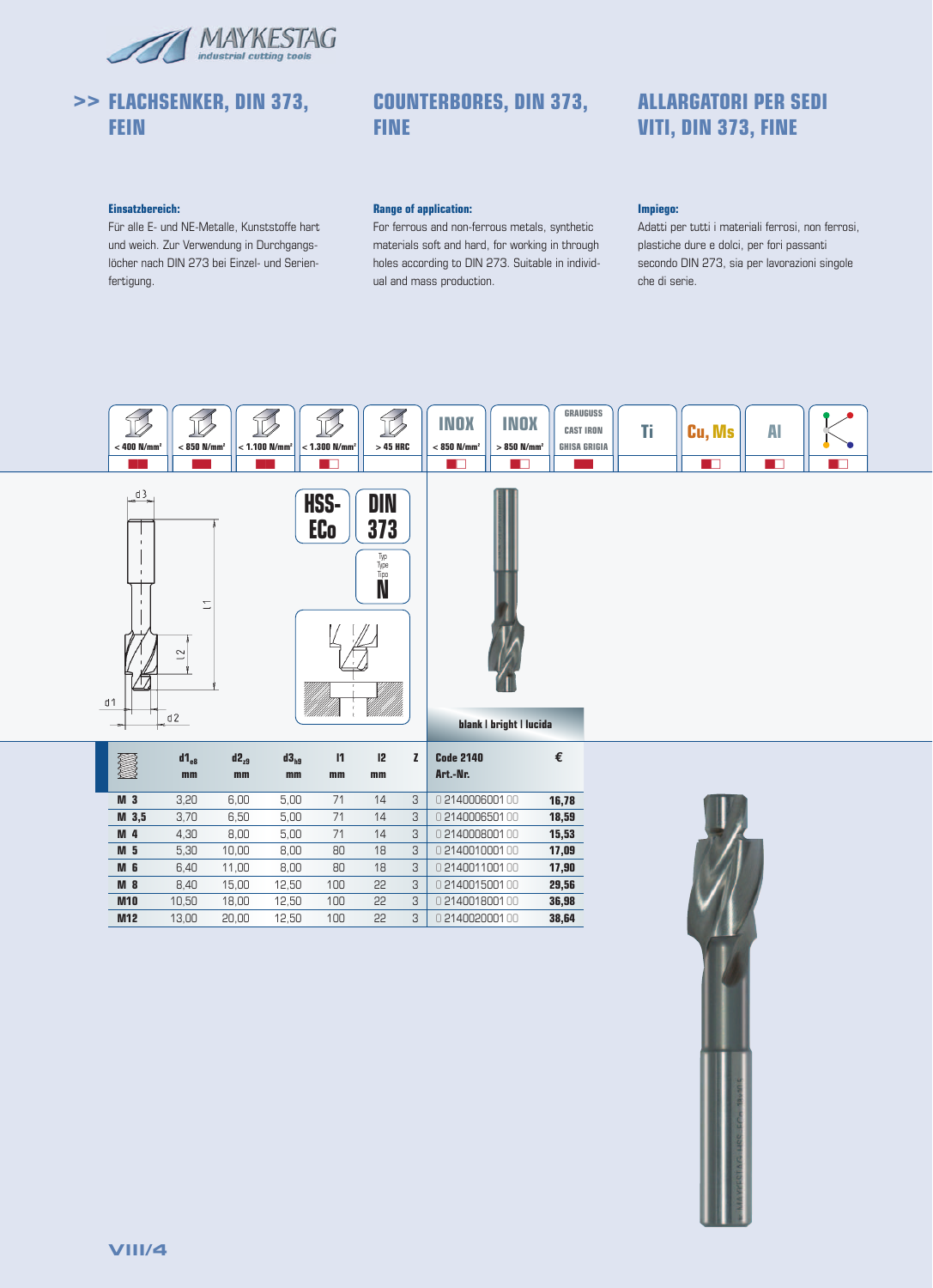

**ALLARGATORI PER SEDI VITI, DIN 373, MEDIA**

# **>> FLACHSENKER, DIN 373, MITTEL**

## **Einsatzbereich:**

Für alle E- und NE-Metalle, Kunststoffe hart und weich. Zur Verwendung in Durchgangslöcher nach DIN 273 bei Einzel- und Serienfertigung.

# **COUNTERBORES, DIN 373, MEDIUM**

## **Range of application:**

For ferrous and non-ferrous metals, synthetic materials soft and hard, for working in through holes according to DIN 273. Suitable in individual and mass production.

## **Impiego:**

Adatti per tutti i materiali ferrosi, non ferrosi, plastiche dure e dolci, per fori passanti secondo DIN 273, sia per lavorazioni singole che di serie.

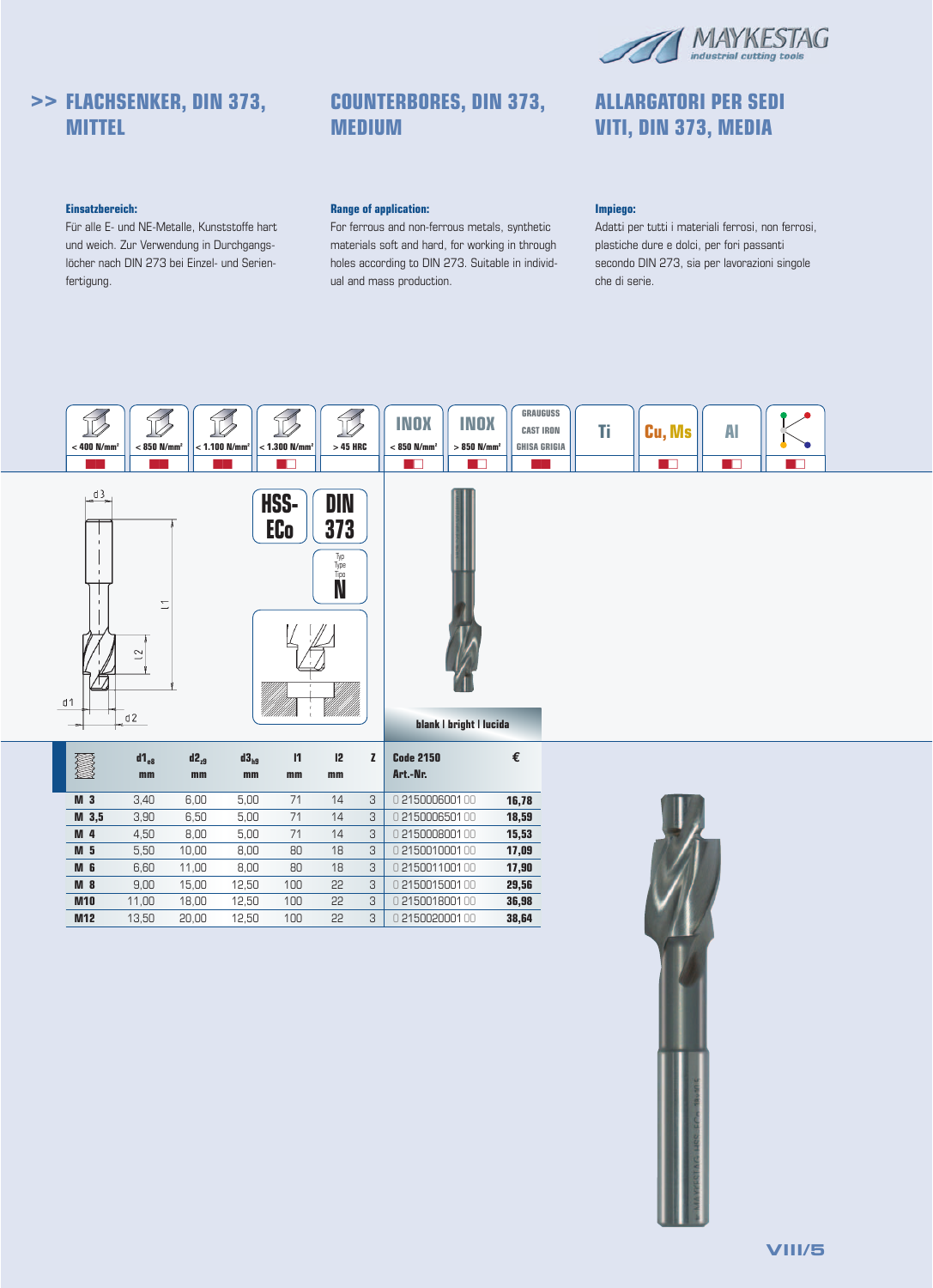

# **>> FLACHSENKER FÜR AUSWECHSELBARE FÜHRUNGSZAPFEN, MK-SCHAFT, DIN 375**

## **Einsatzbereich:**

Für alle E- und NE-Metalle, Kunststoffe hart und weich. Zur Verwendung in Durchgangslöcher nach DIN 273 bei Einzel- und Serienfertigung.

# **COUNTERBORES FOR DETACHABLE PILOTS, MT-SHANK, DIN 375**

#### **Range of application:**

For ferrous and non-ferrous metals, synthetic materials soft and hard, for working in through holes according to DIN 273. Suitable in individual and mass production.

# **ALLARGATORI CON GUIDA INTERCAMBIABILE, CONO MORSE, DIN 375**

## **Impiego:**

Adatti per tutti i materiali ferrosi, non ferrosi plastiche dure e dolci, per fori passanti secondo DIN 273, sia per lavorazioni singole che di serie.

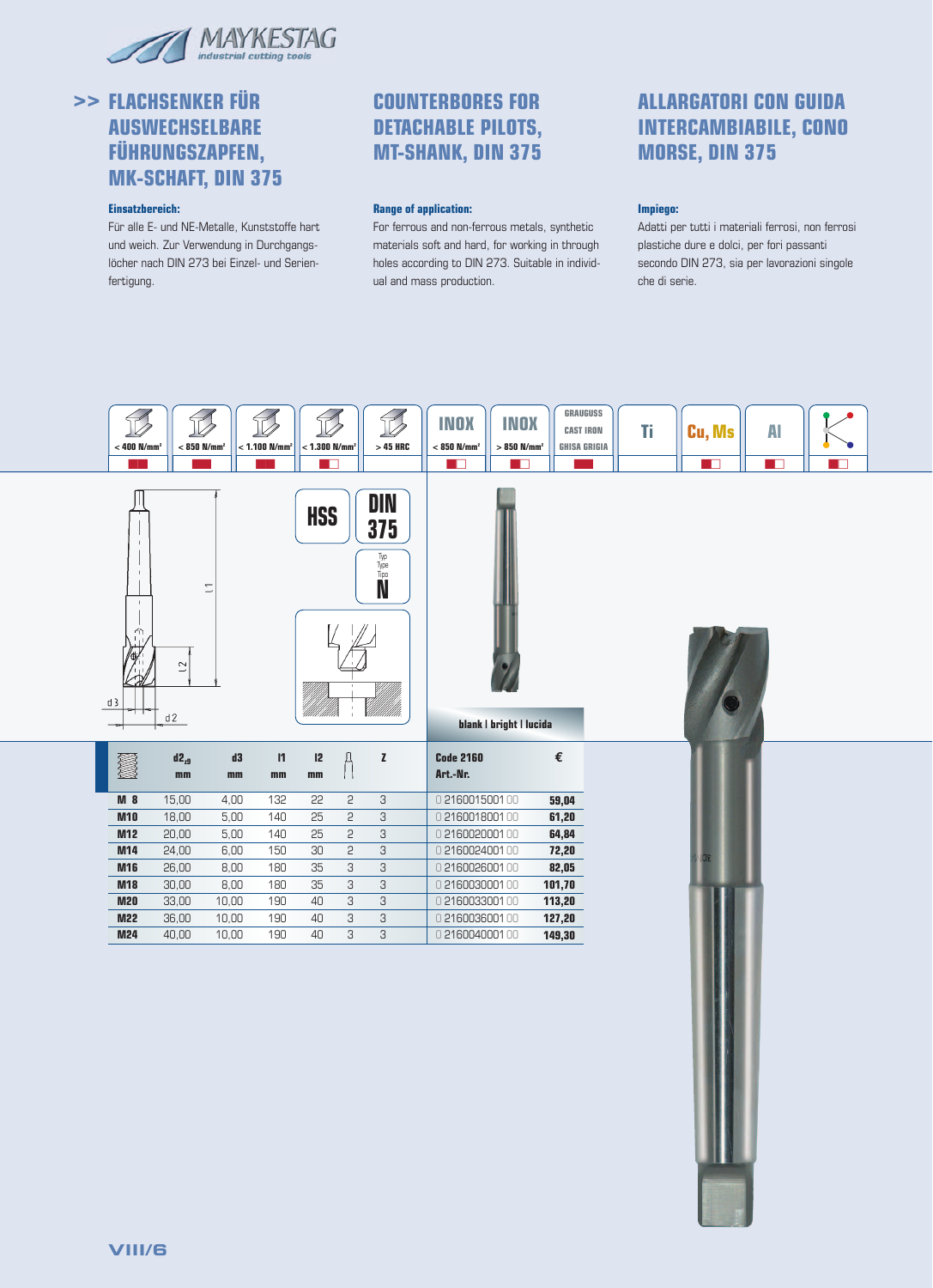

# **>> FÜHRUNGSZAPFEN, DIN 1868**

# **PILOTS, DIN 1868 GUIDE, DIN 1868**

## **Einsatzbereich:**

Für Flachsenker DIN 375 und Kegelsenker DIN 1867 für Durchgangslöcher nach DIN 69.

## **Range of application:**

For counterbores DIN 375 and countersinks DIN 1867 for body holes according to DIN 69.

#### **Impiego:**

Per allargatori DIN 375 e svasatori DIN 1867. Adatte per fori passanti secondo DIN 69.



## **für Durchgangslöcher "fein" | for body holes "fine" | per fori passanti "fine"**

|                | $d1_{\alpha}$<br>mm | $d2_{f7}$<br>mm | <b>Code 2180</b><br>Art.-Nr. | €     |
|----------------|---------------------|-----------------|------------------------------|-------|
| M <sub>8</sub> | 8.40                | 4.00            | 0218000840100                | 16,85 |
| <b>M10</b>     | 10,50               | 5,00            | 0218001050100                | 20,76 |
| <b>M12</b>     | 13.00               | 5,00            | 0218001300100                | 20,76 |
| M14            | 15,00               | 6,00            | 0 218001500100               | 23,58 |
| <b>M16</b>     | 17.00               | 8,00            | 0218001700100                | 25,08 |
| <b>M18</b>     | 19.00               | 8.00            | 0218001900100                | 25,08 |
| <b>M20</b>     | 21,00               | 10.00           | 0218002100100                | 30,43 |
| <b>M22</b>     | 23.00               | 10.00           | 0218002300100                | 30,43 |
| <b>M24</b>     | 25.00               | 10.00           | 0218002500100                | 30.43 |

## **für Durchgangslöcher "mittel" | for body holes "medium" | per fori passanti "media"**

|                 | $d1_{\alpha}$ | $d2_{i7}$ | <b>Code 2190</b> | €     |
|-----------------|---------------|-----------|------------------|-------|
|                 | mm            | mm        | Art.-Nr.         |       |
| <b>M</b> 8      | 9,00          | 4,00      | 0219000900100    | 16,85 |
| <b>M10</b>      | 11.00         | 5.00      | 0219001100100    | 20,76 |
| <b>M12</b>      | 13.50         | 5.00      | 0219001350100    | 20,76 |
| M <sub>14</sub> | 15.50         | 6.00      | 0219001550100    | 23,58 |
| <b>M16</b>      | 17.50         | 8.00      | 0219001750100    | 25,08 |
| <b>M18</b>      | 20.00         | 8.00      | 0219002000100    | 25,08 |
| <b>M20</b>      | 22.00         | 10.00     | 0219002200100    | 30.43 |
| <b>M22</b>      | 24.00         | 10.00     | 0219002400100    | 30,43 |
| <b>M24</b>      | 26.00         | 10.00     | 0219002600100    | 30.43 |

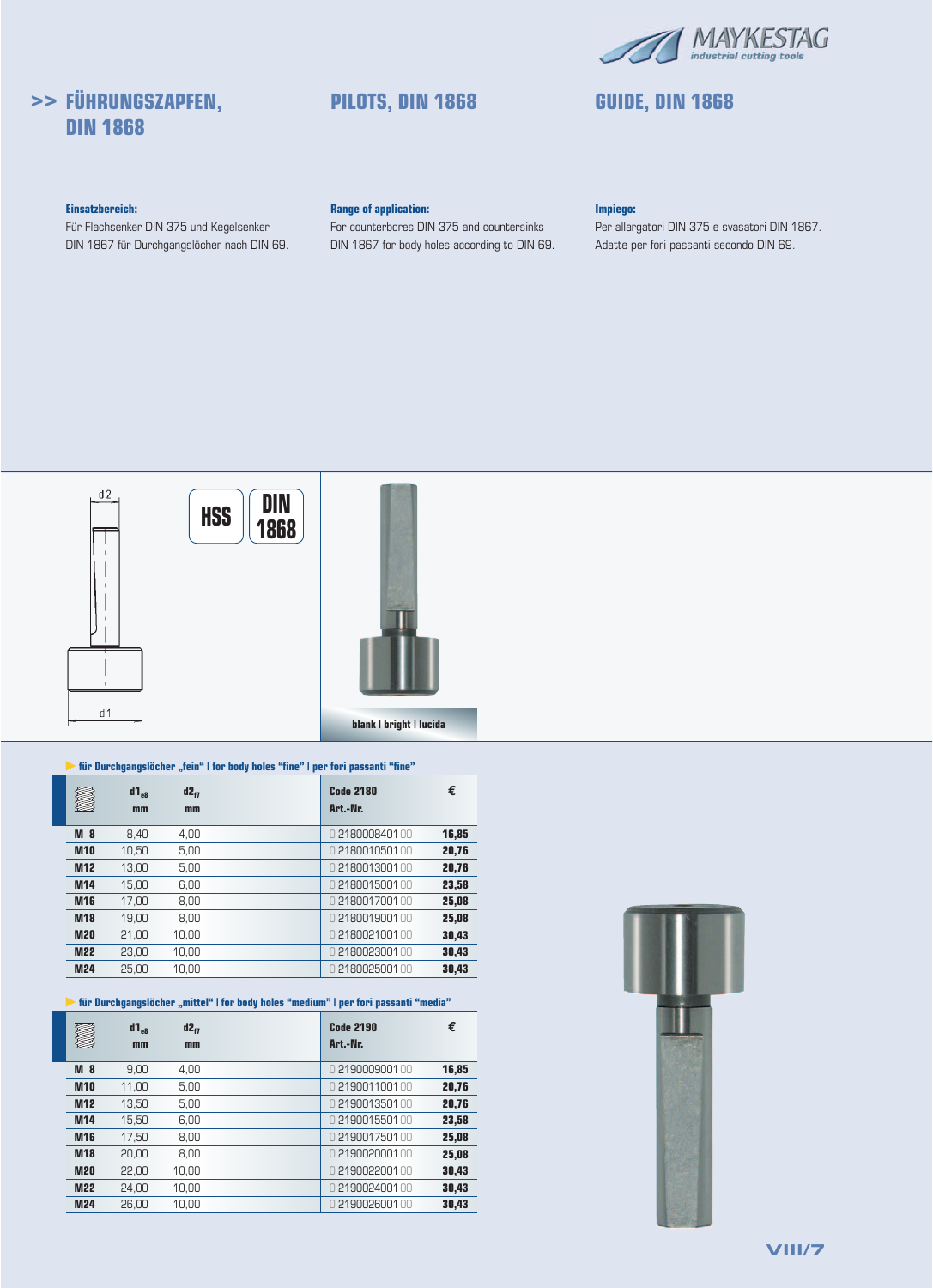



# **COUNTERSINKS, DIN 334 C, SVASATORI, DIN 334 C, 60° 60°**

## **Einsatzbereich:**

Für alle E- und NE-Metalle, Kunststoffe hart und weich. Universell einsetzbares Entgrat- und Senkwerkzeug für Bohrungen aller Art. Sehr gute Schneideigenschaften ohne "Rattermarken", durch radialen Hinterschliff leicht nachschärfbar an der Spanfläche.

#### **Range of application:**

For ferrous and non-ferrous metals, synthetic materials soft and hard. Universal deburring and sink tool for all kind of borings. Excellent cutting features guarantee a smooth surface without burrs; profile relief facilitates an easy regrind.

## **Impiego:**



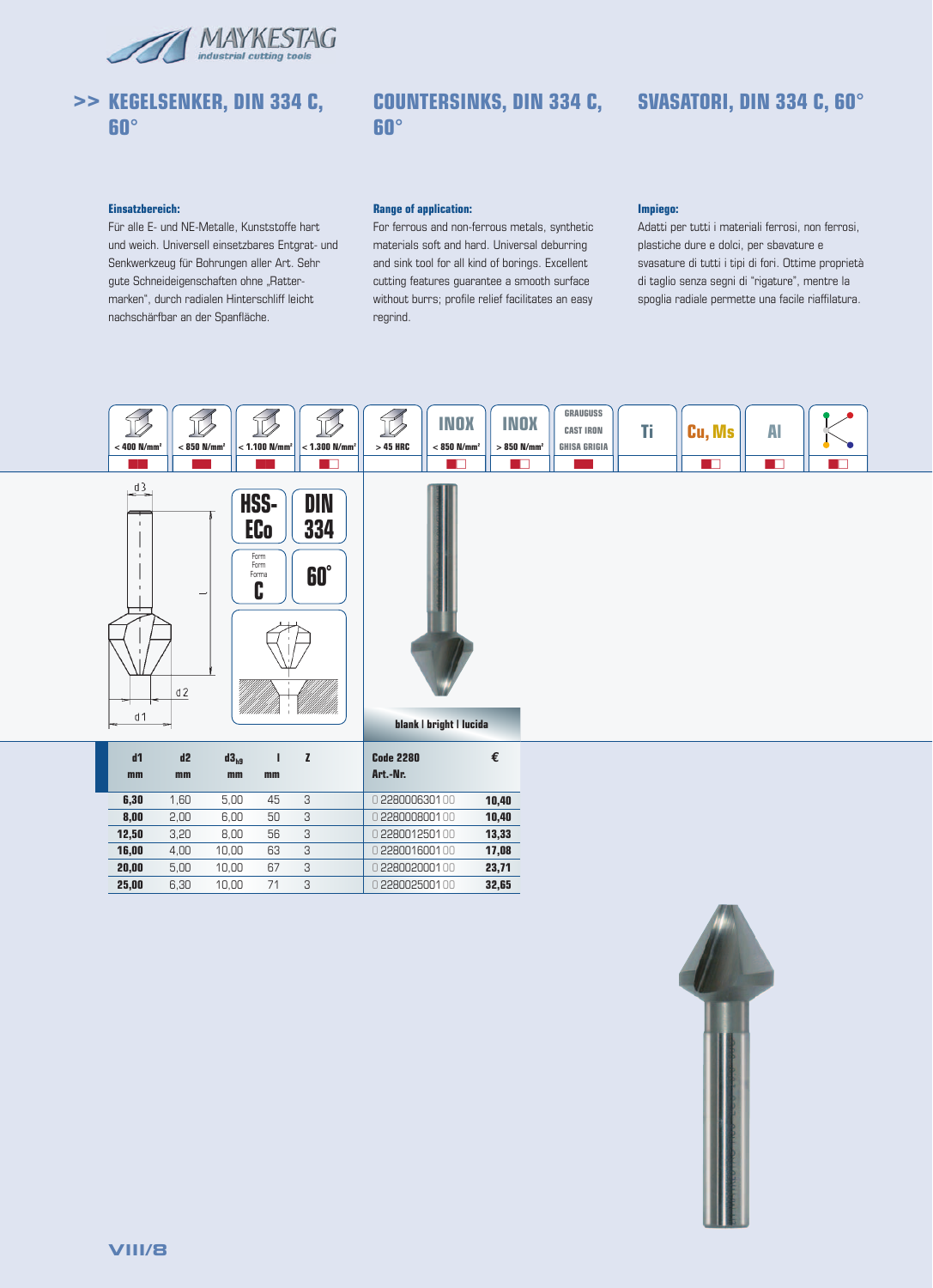

**SVASATORI, DIN 335 C, 90°**

# **>> KEGELSENKER, DIN 335 C, 90°**

# **COUNTERSINKS, DIN 335 C, 90°**

#### **Einsatzbereich:**

Für alle E- und NE-Metalle, Kunststoffe hart und weich. Universell einsetzbares Entgrat- und Senkwerkzeug für Bohrungen aller Art. Sehr gute Schneideigenschaften ohne "Rattermarken", durch radialen Hinterschliff leicht nachschärfbar an der Spanfläche.

#### **Range of application:**

For ferrous and non-ferrous metals, synthetic materials soft and hard. Universal deburring and sink tool for all kind of borings. Excellent cutting features guarantee a smooth surface without burrs; profile relief facilitates an easy regrind.

#### **Impiego:**

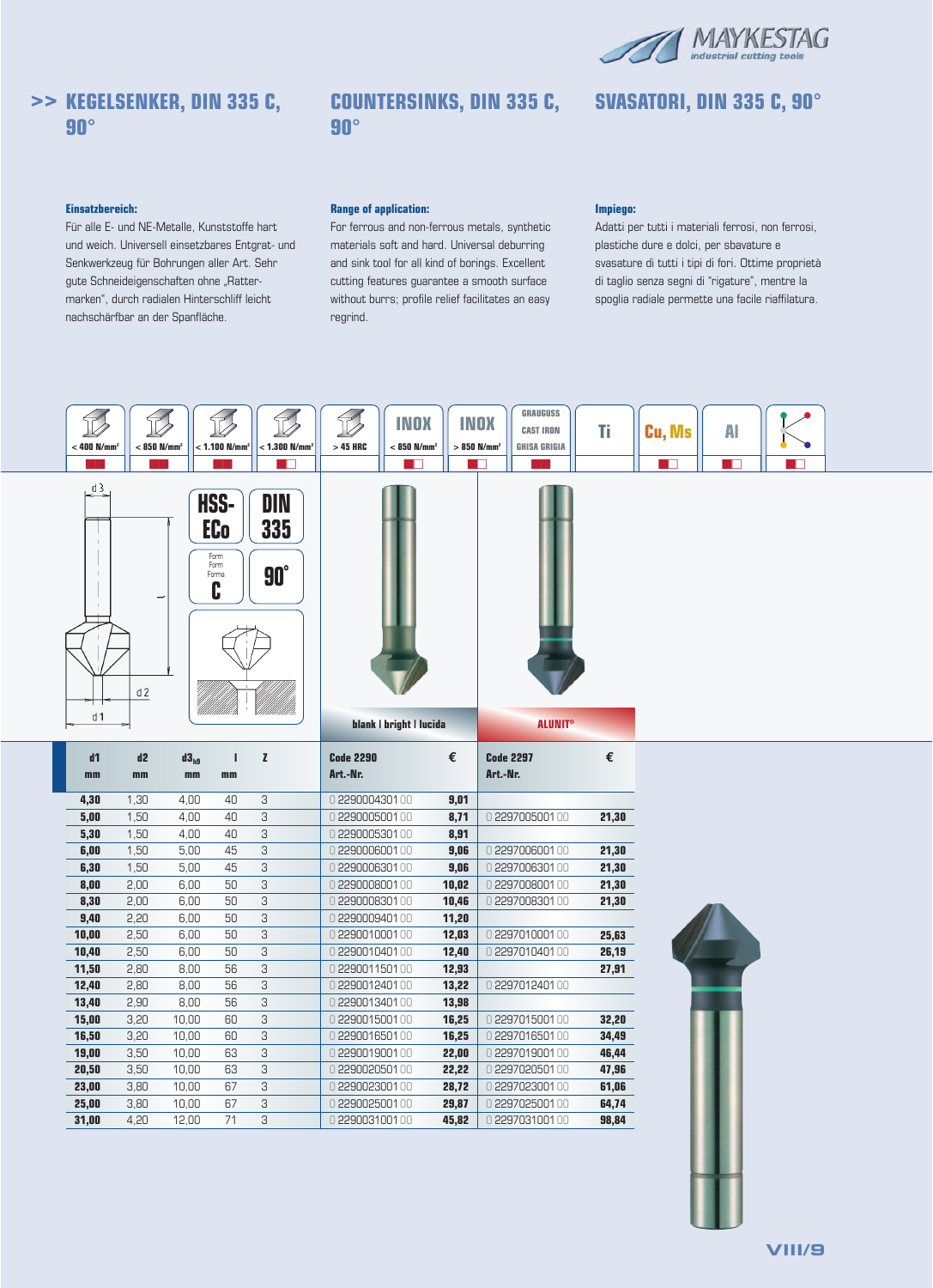

# **>> KEGELSENKER MIT MK-SCHAFT, DIN 335 D, 90°**

# **COUNTERSINKS WITH MT-SHANK, DIN 335 D, 90°**

# **SVASATORI, CONO MORSE, DIN 335 D, 90°**

#### **Einsatzbereich:**

Für alle E- und NE-Metalle, Kunststoffe hart und weich. Universell einsetzbares Entgrat- und Senkwerkzeug für Bohrungen aller Art. Sehr gute Schneideigenschaften ohne "Rattermarken", durch radialen Hinterschliff leicht nachschärfbar an der Spanfläche.

## **Range of application:**

For ferrous and non-ferrous metals, synthetic materials soft and hard. Universal deburring and sink tool for all kind of borings. Excellent cutting features guarantee a smooth surface without burrs; profile relief facilitates an easy regrind.

## **Impiego:**